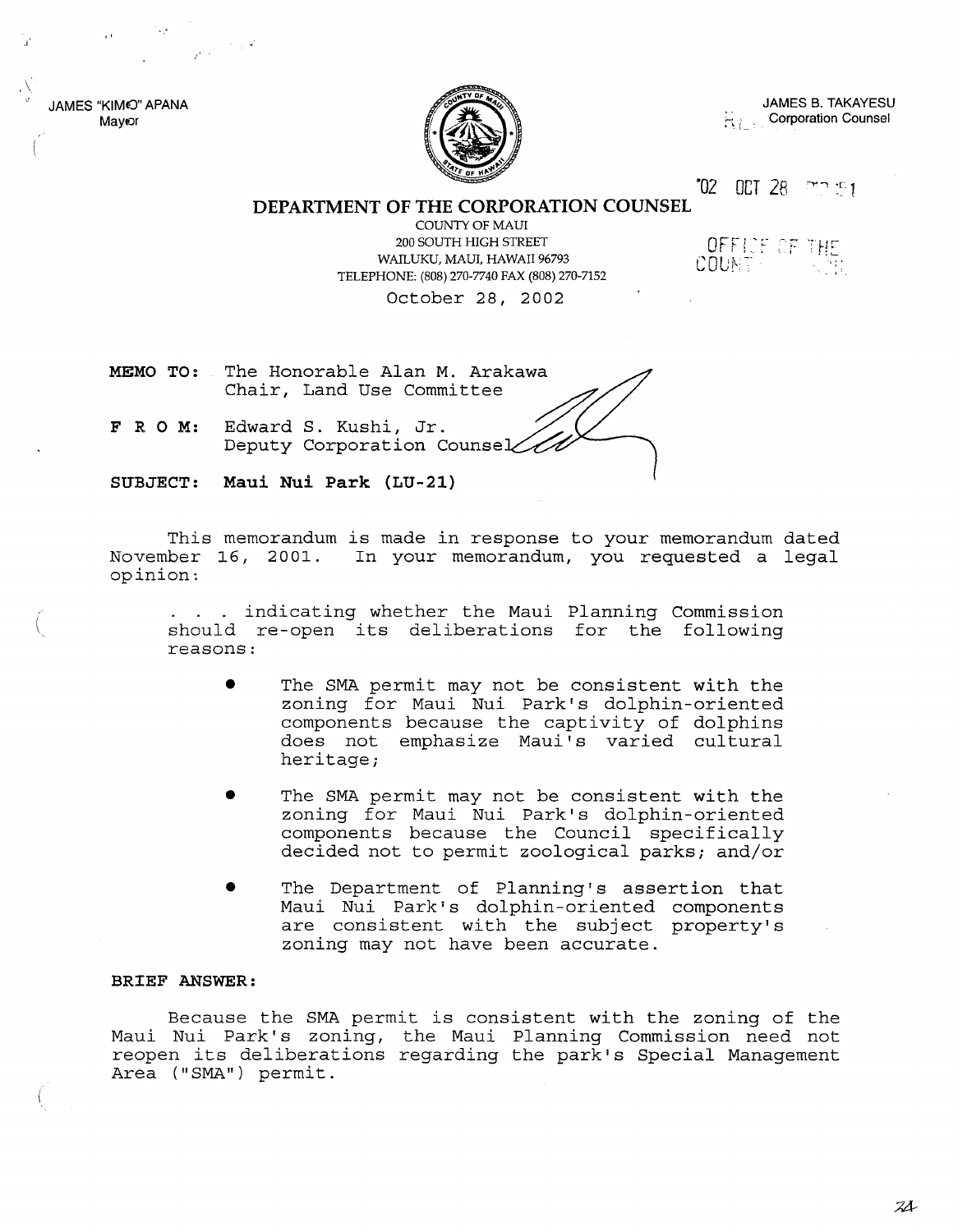The Honorable Alan M. Arakawa October 28, 2002 Page 2

#### **ANALYSIS:**

, ,

1. **The SMA permit** *is* **consistent with the zoning for Maui Nui Park <sup>I</sup> s dolphin-oriented component because aquaria are principal explicitly permitted uses under the zoning ordinance, and the inclusion of aquaria** *in* **the theme park was specifically authorized by the Council** *in* **Ordinance No. 2671.**

The Land Use Committee Minutes of May 13, 1998 (attached as Exhibit "1") contain discussions relating to the deletion of "zoological parks" as a permitted use while retaining "aviaries, insect, botanical, fish, aquaria, cultural, and environmental displays and exhibits" as permitted uses. (LUC Tr 5/13/98 at 133 to 120.)

During the developer's presentation, it was noted that the initial concept for the theme park was <sup>a</sup> "zoofari" village which was in response to newspaper accounts that the County zoo was closing down. However, this concept didn't work for a lot of reasons (LUC Trans. at 29). The developer then considered a "rain forest village" theme that evolved into the "Maui Nui" theme which would emphasize Maui's varied cultural heritage. (LUC Committee Report No. 98-86 at 6.)

As <sup>a</sup> result of its deliberations, the Committee agreed to several specific amendments to the proposed project district standards ordinance to delete zoological parks and drive-in restaurants as permitted uses, to add "aviaries, insect, botanical, fish, aquaria, cultural and environmental displays and exhibits" as permitted uses and to require that retail uses and activities are "theme-related". (LUC Committee Report No. 98-86 at 9.)

Based upon this legislative history, the phrase "zoological parks", within the concept of the zoning bill, referred to the type of exhibits that was initially contemplated by the developer when it was considering <sup>a</sup> "zoofari village" as <sup>a</sup> replacement to the County's former zoo. As a result, we opine that the SMA permit issued for the Maui Nui Park project is consistent with the project district zoning which specifies aquaria as <sup>a</sup> principal permitted use.

#### 2. **Relationship of the various venues with the cultural heritage theme.**

You have also raised concerns as to how the captivity of dolphins (particularly dolphins that are not indigenous to Hawaiian waters such as Atlantic dolphins) emphasize Maui's cultural heritage.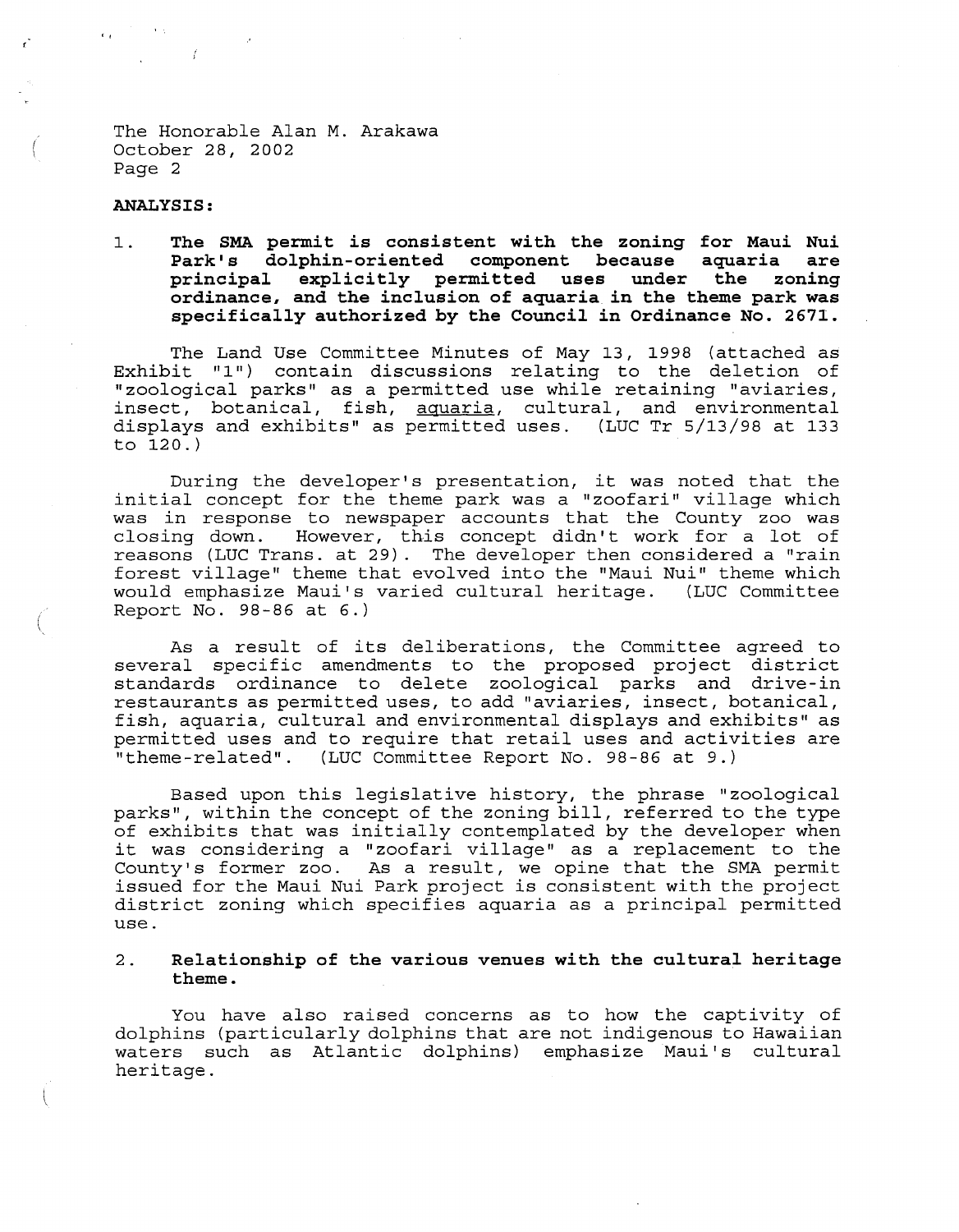The Honorable Alan M. Arakawa ( October 28, 2002 Page 3

These concerns could also be applied to the "authenticity" of some of the other proposed exhibits and activities of this cultural theme park. For instance, the Volcanology Complex, which depicts the geological origins of the Hawaiian Islands, will include a "fake" volcano and could include lava samples that are imported from other islands. The agricultural venue could include from other islands. The agricultural venue could include<br>"sandalwood" from other parts of the world to show visitors and residents samples of the type of wood and trees that once graced our Island.

Hawaiian canoe making exhibits may involve the carving and construction of koa canoes that do not reflect traditional designs but are based on the latest designs based on the more modern fiberglass canoes that meet the current Hawaiian Racing Canoe Association specifications.

While the Atlantic bottle nose dolphins are not indigenous to Hawaiian waters, these dolphins are close cousins to dolphins that are indigenous to Hawaii waters. Unfortunately, some of Hawaii's indigenous species are on the endangered list and it would be illegal to use them for public display under federal laws.

As an island state, our history and interaction with marine mammals can be traced back to, at least, the whaling industry that impacted West Maui and historic Lahaina Town. The Dolphin Institute represents part of our State's continuing role of interacting with marine mammals.

It should be noted that it is uncertain whether or not the Dolphin Institute will ever become <sup>a</sup> part of the Maui Nui Park. While construction of the park has commenced, the Dolphin Institute was deleted initially from Phase <sup>1</sup> of the project and has more recently been deleted from Phase 2 of the project.

#### 3. **The Maui Planning Commission's authority to approve an SMA per.mit that involved aquaria, including lagoons, view tanks and isolation pool.**

As previously noted "aquaria and environmental displays and exhibits" are permitted principal uses under MCC 19.89.020(A) (1). Under this zoning ordinance, such uses shall be permitted, provided they are theme-related or support park operations and activities. Moreover, the Planning Commission was also specifically authorized to approve uses that are deemed by the Commission to be compatible, similar and beneficial to the principal uses in the district. MCC 19.89.020(B). (See Ordinance No. 2671, attached as Exhibit "2".)

We are of the view that the Maui Planning Commission acted within its authority, consistent with the applicable zoning provisions, in approving an SMA permit for the subject project,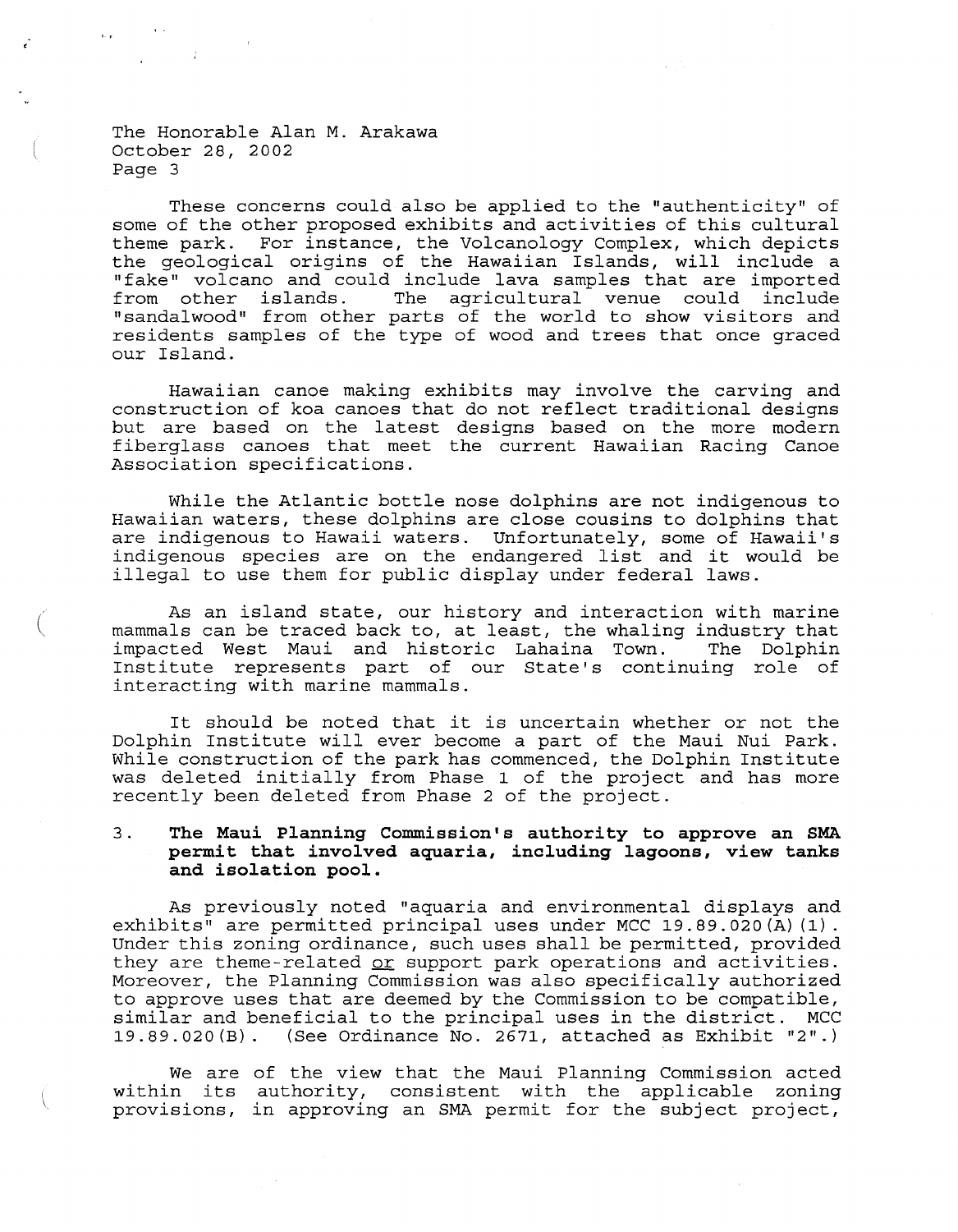The Honorable Alan M. Arakawa October 28, 2002 Page 4

(

.,

(

(

including the approval of the dolphin component of the project, since such use was a principal permitted use which was theme related and/or which supported park operations and activities.

APPROVED FOR TRANSMITTAL:

JAMES B. **TAKAY PSU** Corporation Counsel -\ **\Rkrn\Council Land U:Je\Arakawa Maui Nui Park 2.wpd**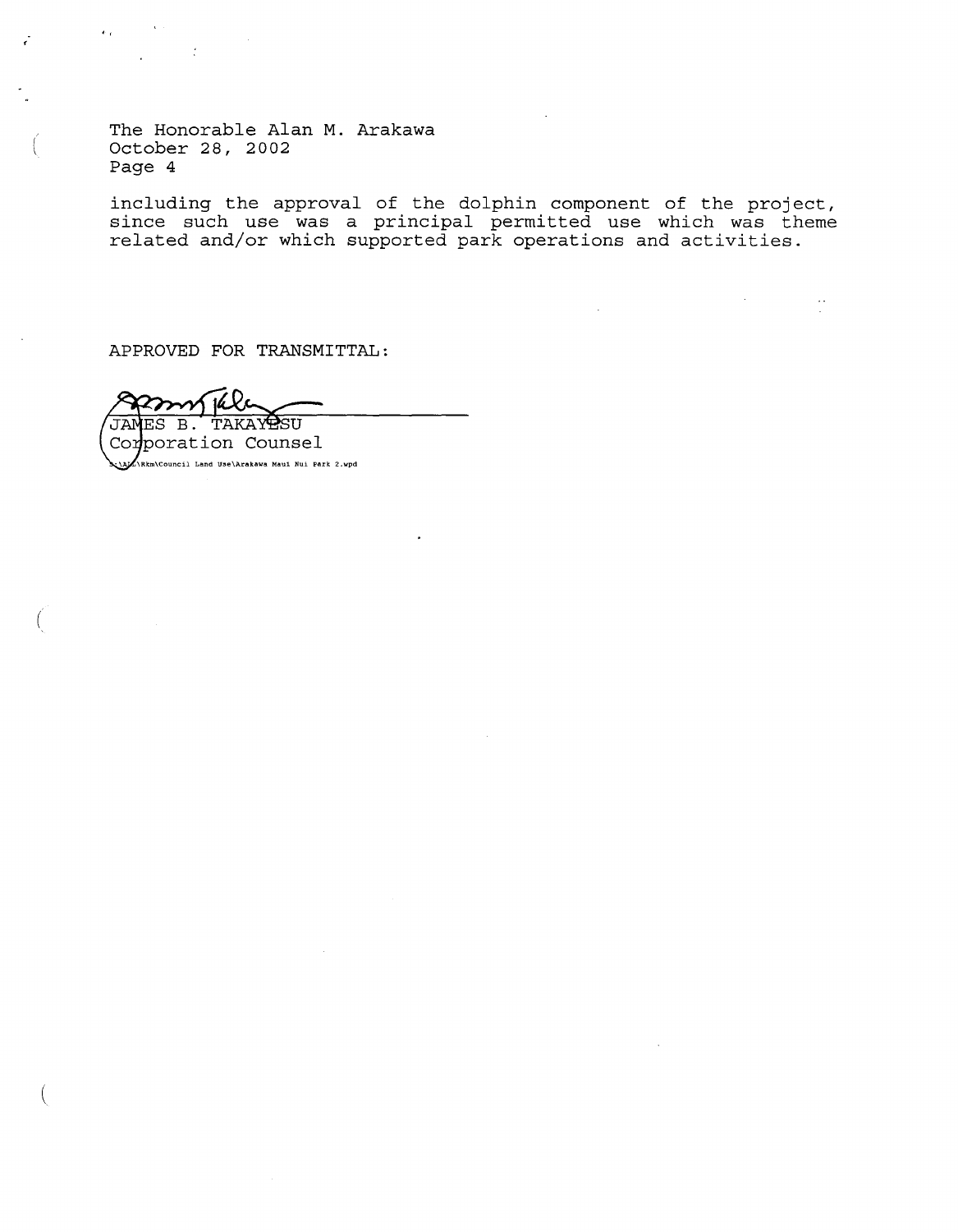# LAND USE COMMITTEE

, ,

 $\frac{1}{n}$ 

 $\label{eq:1} \frac{1}{\sqrt{2\pi}}\int_{0}^{\infty}\frac{d\mu}{\sqrt{2\pi}}\,d\mu\int_{0}^{\infty}\frac{d\mu}{\sqrt{2\pi}}\,d\mu\int_{0}^{\infty}\frac{d\mu}{\sqrt{2\pi}}\,d\mu\int_{0}^{\infty}\frac{d\mu}{\sqrt{2\pi}}\,d\mu\int_{0}^{\infty}\frac{d\mu}{\sqrt{2\pi}}\,d\mu\int_{0}^{\infty}\frac{d\mu}{\sqrt{2\pi}}\,d\mu\int_{0}^{\infty}\frac{d\mu}{\sqrt{2\pi}}\,d\mu\int_{0}$ 

Council of the County of Maul

# **MINUTES**

# May 13,1998

# Council Chamber

| RECONVENE: 2:11 p.m. |                                                                                                                                                                                                                                                                                                                                                                                                                                                                                                                           |  |  |  |  |  |
|----------------------|---------------------------------------------------------------------------------------------------------------------------------------------------------------------------------------------------------------------------------------------------------------------------------------------------------------------------------------------------------------------------------------------------------------------------------------------------------------------------------------------------------------------------|--|--|--|--|--|
| <b>PRESENT:</b>      | Councilmember Sol P. Kaho'ohalahala, Chair<br>Councilmember J. Kalani English, Vice-Chair<br>Councilmember James "Kimo" Apana, Member (In 2:21 p.m.)<br>Councilmember Alan Arakawa, Member (In 2:18 p.m.)<br>Councilmember Patrick S. Kawano, Member (Out 4:00 p.m.)<br>Councilmember Alice L. Lee, Member<br>Councilmember Dennis Y. Nakamura, Member (In 2:12 p.m.)<br>Councilmember Wayne K. Nishiki, Member<br>Councilmember Charmaine M. Tavares, Member                                                             |  |  |  |  |  |
| <b>STAFF:</b>        | Michele N. Chouteau, Legislative Analyst<br>Camille Sakamoto, Committee Secretary                                                                                                                                                                                                                                                                                                                                                                                                                                         |  |  |  |  |  |
| <b>ADMIN.:</b>       | Ann T. Cua, Planner, Department of Planning (in 2:34 p.m.)<br>Kelly A. Cairns, Deputy Corporation Counsel, Department of the<br><b>Corporation Counsel</b>                                                                                                                                                                                                                                                                                                                                                                |  |  |  |  |  |
| <b>OTHERS:</b>       | <b>Bully Kapahulehua</b><br>Item 19:<br>Robert J. Jones<br>Jim Olson, Resident Manager, Association of Apartment<br>Owners of Kihei Kai<br>Kenneth L. Morin<br><b>Ryn Hughes</b><br><b>Robert Bear</b>                                                                                                                                                                                                                                                                                                                    |  |  |  |  |  |
|                      | Robert O. Siarot, Engineering Program Manager, Maui<br>District Office, Highways Division, Department of<br>Transportation, State of Hawai'i<br>John W. Rowe, Partner, Kihei Gateway Partners<br>Valentine Peroff, Partner, Kihei Gateway Partners<br>Michael T. Munekiyo, Munekiyo, Arakawa, and Hiraga, Inc.<br>(Applicant's Consultant)<br>Bert Toba, Sato and Associates, Inc. (Applicant's Consultant)<br>Alvin Yoshimori, GYA Architects, Inc. (Applicant's Consultant)<br>David H. Nakamura (Applicant's Attorney) |  |  |  |  |  |
|                      | <b>Gene Thompson</b><br>James and Joanne Johnson<br>Michelle Anderson, Executive Assistant to Councilmember<br>Wayne K. Nishiki                                                                                                                                                                                                                                                                                                                                                                                           |  |  |  |  |  |

 $EXHIBIT "1"$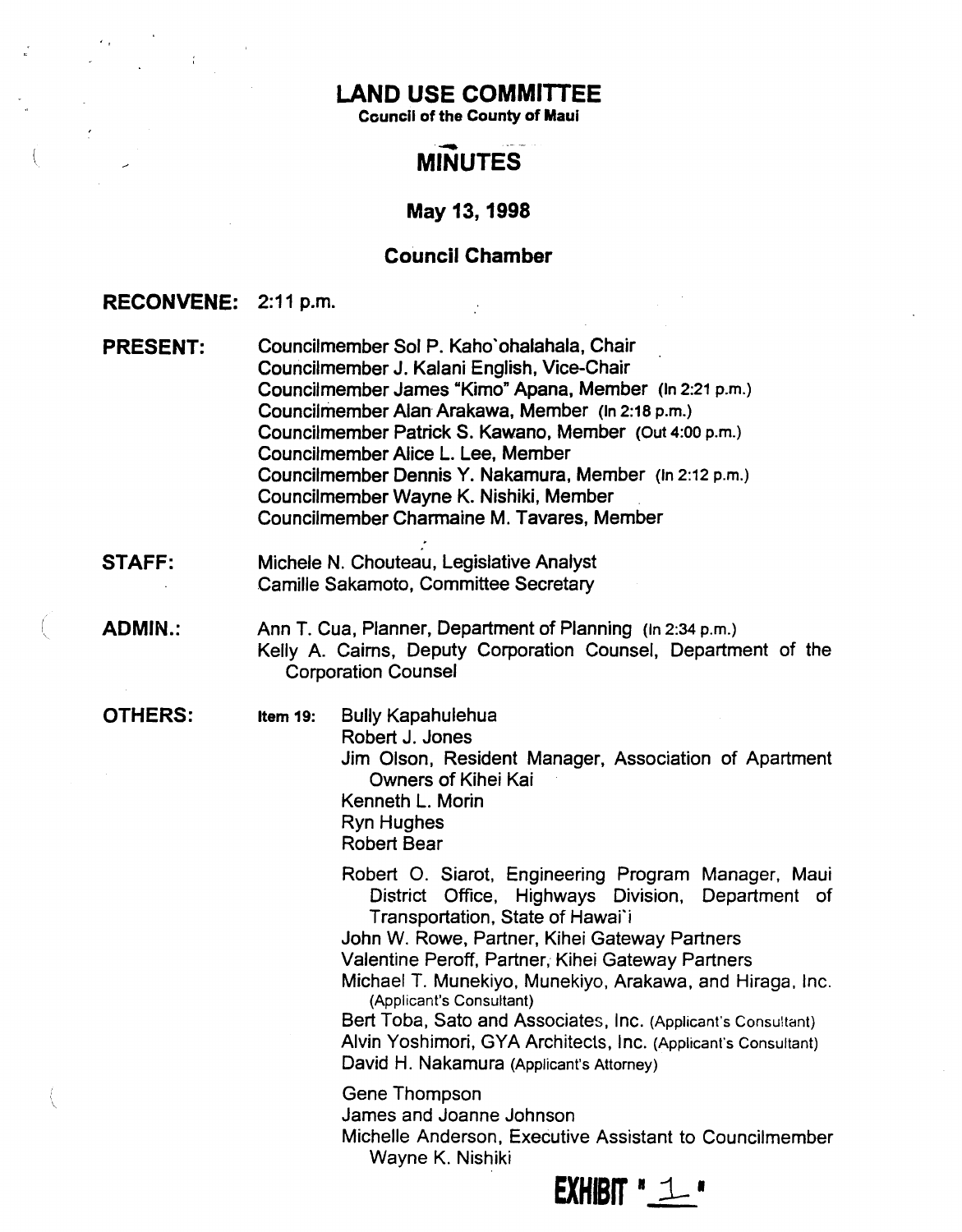$\overline{\phantom{a}}$  . ...

.:....

#### May 13, 1998 (reconvene)

COUNCILMEMBER ARAKAWA: Main motion as approved.

CHAIR KAHO'OHALAHALA: - any other amendments?

COUNCILMEMBER APANA: You got it, Michele?

CHAIR KAHO'OHALAHALA: Okay-

?: .. *.*(inaudible). ..

COUNCILMEMBER TAVARES: Mr. Chair?

CHAIR KAHO'OHALAHALA: -- then--

COUNCILMEMBER TAVARES: Didn't you have amendments?

. CHAIR KAHO'OHALAHALA: Yes, and'I'm-

COUNCILMEMBER TAVARES: Okay.

CHAIR KAHO'OHALAHALA: - gonna go through it. Then, the Chair would like to start with... .the "LL" under ...

... Permitted Uses, which would be on Page 3.

... I'd like to amend that we delete that zoological park.

NOTE: Silence.

 $\big($ 

COUNCILMEMBER ARAKAWA: . . . So moved.

VICE-CHAIR ENGLISH: Second.

COUNCILMEMBER APANA: ... Discussion?

CHAIR KAHO'OHALAHALA: Okay. it's been moved and seconded that we amend it to delete zoological parks. Discussion? Councilmember...Apana.

 $\sim$   $\sim$   $\sim$ 

COUNCILMEMBER APANA: Mr. Chairman, could I ask the Applicant a question?

.. , Did you guys in the, earlier today mention that you guys are building some type of...butterfly display or collection?

MR. MUNEKIYO: That's one aspect of the park, yes.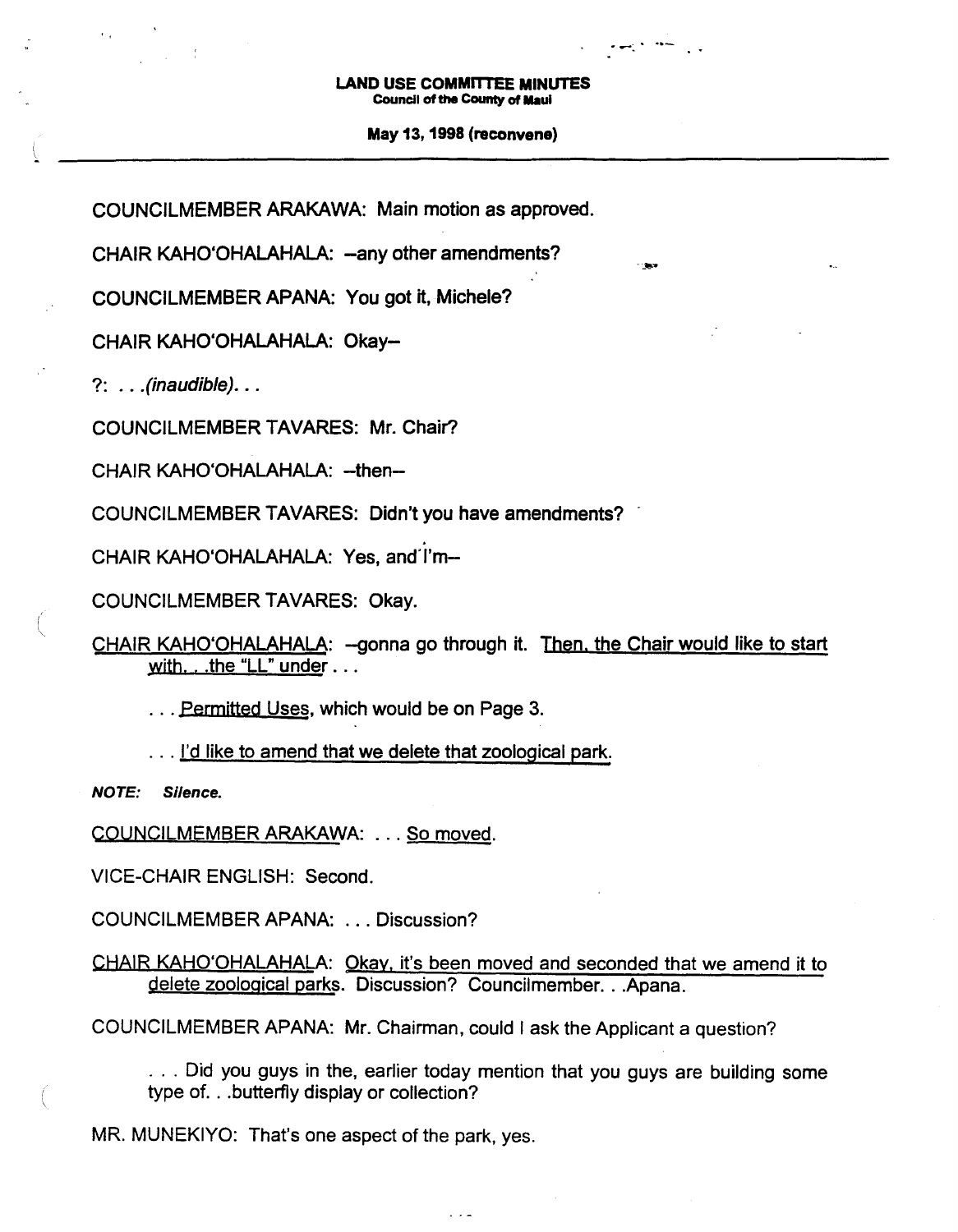, 1

#### May 13, 1998 (reconvene)

COUNCILMEMBER TAVARES: "FF". COUNCILMEMBER APANA: -would that-COUNCILMEMBER LEE: What letter? COUNCILMEMBER APANA: It's still included? MR. MUNEKIYO: Uh...at this point, yes. COUNCILMEMBER APANA: I wanted to ask Corp. Counsel would- , COUNCILMEMBER APANA: -by taking out zoological. ..prohibit tpem building their butterfly collection? . MS. CAIRNS: ...(laughter)... COUNCILMEMBER TAVARES: No. ( COUNCILMEMBER ARAKAWA: ., .(Iaughter). .. NOTE: Silence. COUNCILMEMBER LEE: ... What? VICE-CHAIR ENGLISH: .. .(inaudible). .. COUNCILMEMBER TAVARES: Mr. Chair, it seems it still-ALL: . . . (laughter). . . COUNCILMEMBER TAVARES: --it's still included in "FF".  $?: . . . (inaudible). . .$ COUNCILMEMBER APANA: Oh, "FF". COUNCILMEMBER LEE: Yeah. COUNCILMEMBER APANA: But "FF" is deleted. MS. CUA: "F" is deleted. MS. CAIRNS: No, "FF" is just professional and financial . . . (inaudible). . .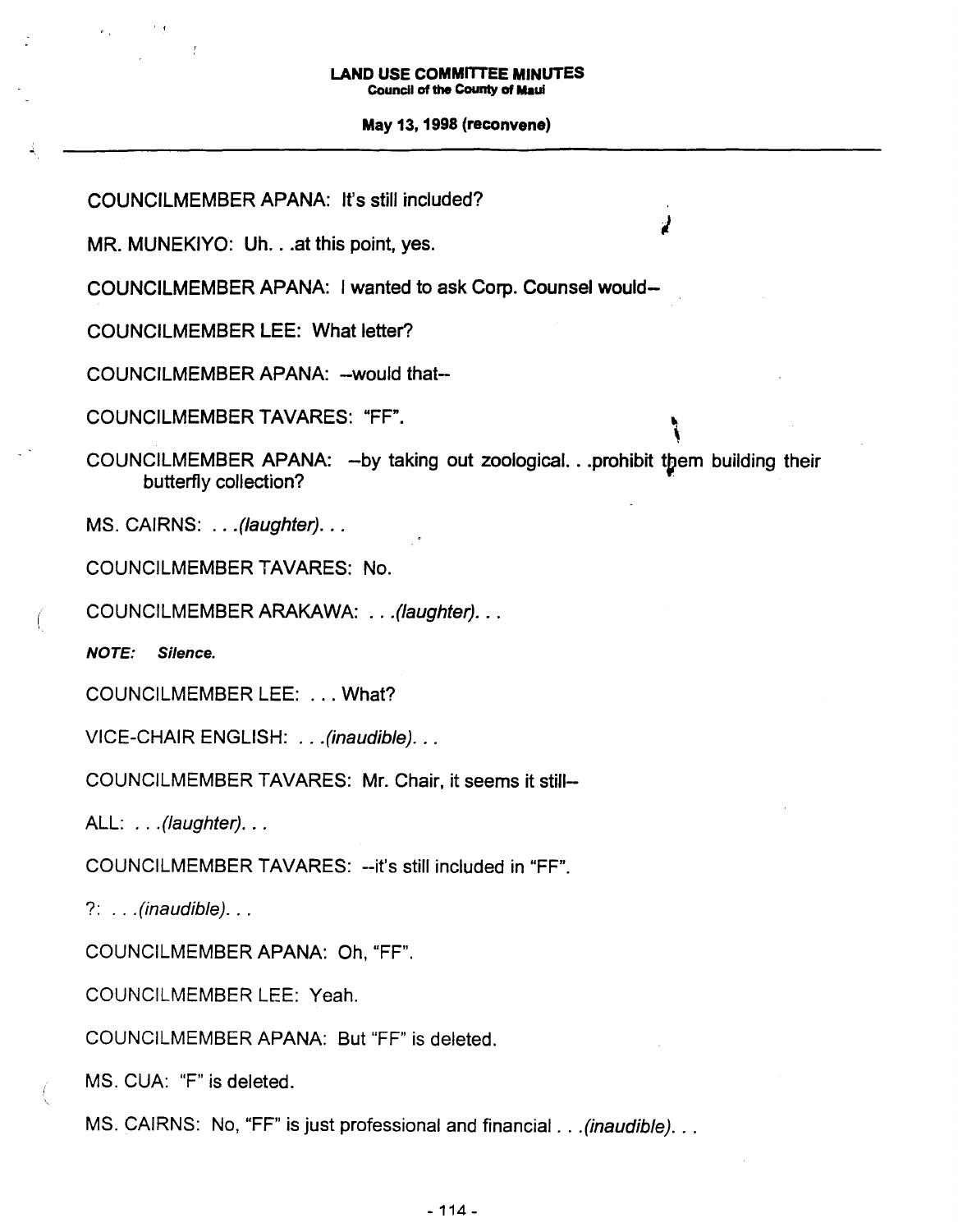#### May 13,1998 (reconvene)

..

----

COUNCILMEMBER TAVARES: "FF" was deleted?

COUNCILMEMBER APANA: Yes.

MS. CUA: They're proposing.

MS. CAIRNS: I may-

, t

J.

COUNCILMEMBER TAVARES: We're proposing?

MS. CAIRNS: --have to ask the Applicant--

COUNCILMEMBER TAVARES: I thought we were proposing "LL"-

MS. CAIRNS: -- for help on . . .

COUNCILMEMBER TAVARES: -- to be deleted.

MS. CAIRNS: .. , the, the scope of "zoological".

?: ...(inaudible). ..

COUNCILMEMBER ARAKAWA: ... Can't we just say "limited to butterfly collections"?

MR. NAKAMURA: Well, we had it in the Rainforest. What do we have? Insect .. .(inaudible). ..

NOTE: Long silence while the Applicant's consultants conferred.

MR. NAKAMURA: . . . Perhaps we could incorporate the language under rainforest<br>exhibits-not the "rainforest exhibits and activities", but the what follows...aviary...aviaries...insect, botanical, fish, aquaria...cultural and environmental displays.

COUNCILMEMBER TAVARES: Oh, oh ...

COUNCILMEMBER ARAKAWA: ... That's fine.

CHAIR KAHO'OHALAHALA: What, what are you suggesting?

MR. NAKAMURA: Well, see, Corporation Counsel asked for-

MS. CAIRNS: Okay--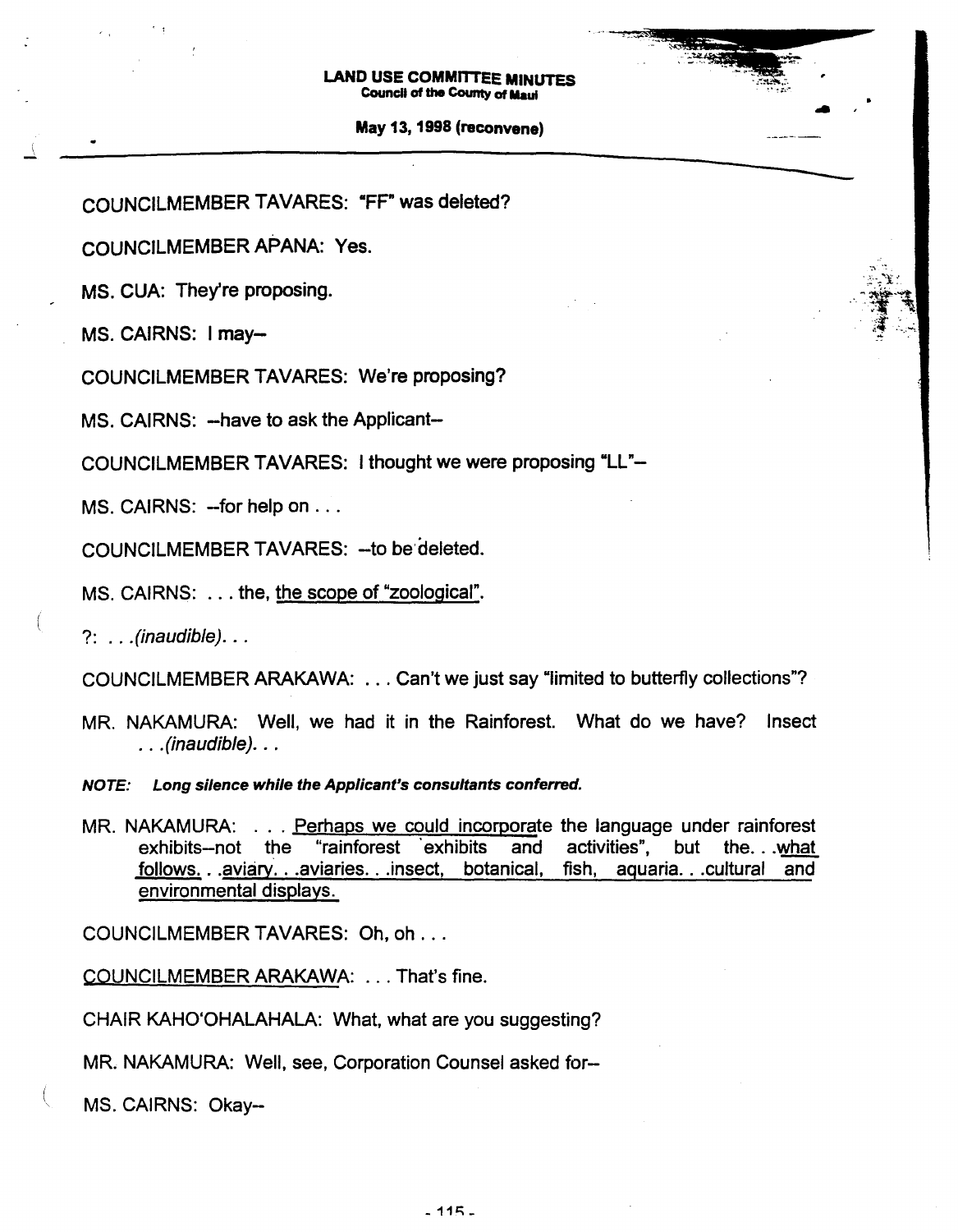·.,.."

 $\cdot$  .

#### May 13,1998 (reconvene)

MR. NAKAMURA: -language so...that certain types of activities, not necessarily 10•.•zoological park, but butterfly exhibits, for example. And I'm looking at "FF", beginning with the word "aviaries" ...

MS. CAIRNS: ... Uh-huh.

MR. NAKAMURA: . . . striking "rainforest" from that list, but including the rest of that.

MS. CAIRNS: And put that as "LL". . .in place of zoological park?

CHAIR KAHO'OHALAHALA: Okay, you want to replace that, then... except take out "rainforest".

MR. MUNEKIYO: Yes.

MS. CAIRNS: So "LL"-

(

CHAIR KAHO'OHALAHALA: So-

MS. CAIRNS: --would read avia, aviaries and insect, botanical, fish, aquaria, cultural, and environmental displays?

COUNCILMEMBER LEE: Yeah.

MR. MUNEKIYO: Correct.

COUNCILMEMBER ARAKAWA: Right.

CHAIR KAHO'OHALAHALA: ... Okay-

COUNCILMEMBER TAVARES: It would start with "activities", though, right? I mean, "exhibits and activities"?

COUNCILMEMBER APANA: Yeah.

CHAIR KAHO'OHALAHALA: ... Yes.

. . . Okay--

MS. CAIRNS: Well, you already have . . . (inaudible due to interruption)--

CHAIR KAHO'OHALAHALA: --then I.. .further amend my motion--

COUNCILMEMBER APANA: No, no, we can do--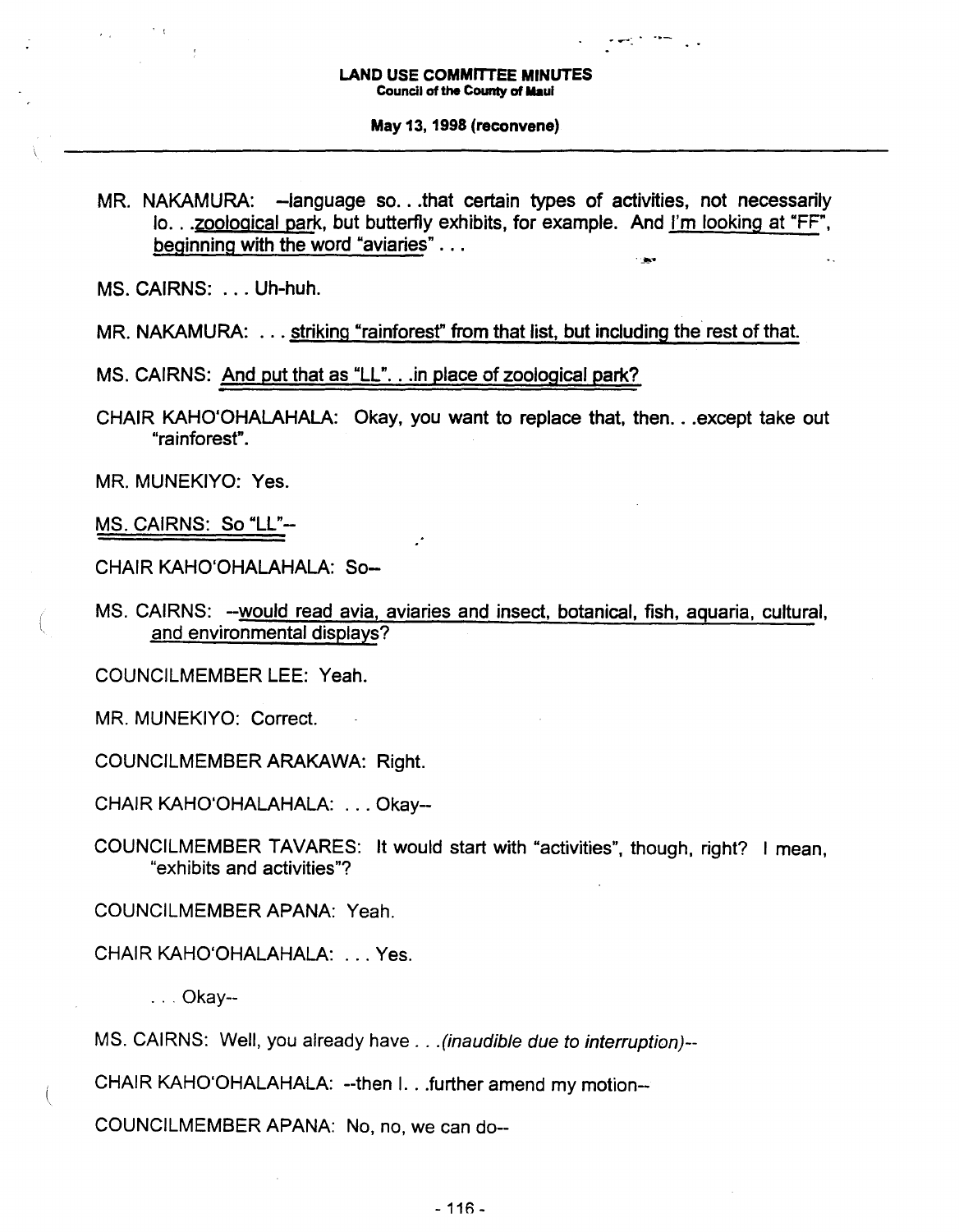May 13,1998 (reconvene)

CHAIR KAHO'OHALAHALA: Oh-

COUNCILMEMBER APANA: -one at a time.

CHAIR KAHO'OHALAHALA: -we can do it one at a time? Okay.

COUNCILMEMBER APANA: Yeah.

COUNCILMEMBER ARAKAWA: So ...

CHAIR KAHO'OHALAHALA: Then...any further discussion on the deletion of . "zoological parks"?

COUNCILMEMBER LEE: No.

COUNCILMEMBER TAVARES: No.

CHAIR KAHO'OHALAHALA: If not, then all those in favor signify by saying "aye".

COUNCIL MEMBERS: Aye.

CHAIR KAHO'OHALAHALA: Okay.

- VOTE: AYES: Councilmembers Apana, Arakawa, Lee, Nakamura, Tavares, and Chair Kaho'ohalahala.
	- NOES: None.
		-
	- ABSTAIN: None
		- \  $EXC$ : Councilmembers Kawano Vice-Chair English. and Nishiki, and

MOTION CARRIED.

ACTION: APPROVE amendment (deleting zoological parks as a permitted use) to the main motion.

CHAIR KAHO'OHALAHALA: Go ahead, Councilmember Arakawa.

COUNCILMEMBER ARAKAWA: Mr. Chairman, to replace ...

COUNCILMEMBER APANA: Just insert-

COUNCILMEMBER ARAKAWA: ... "FF", <sup>I</sup> guess, and eliminate the words ...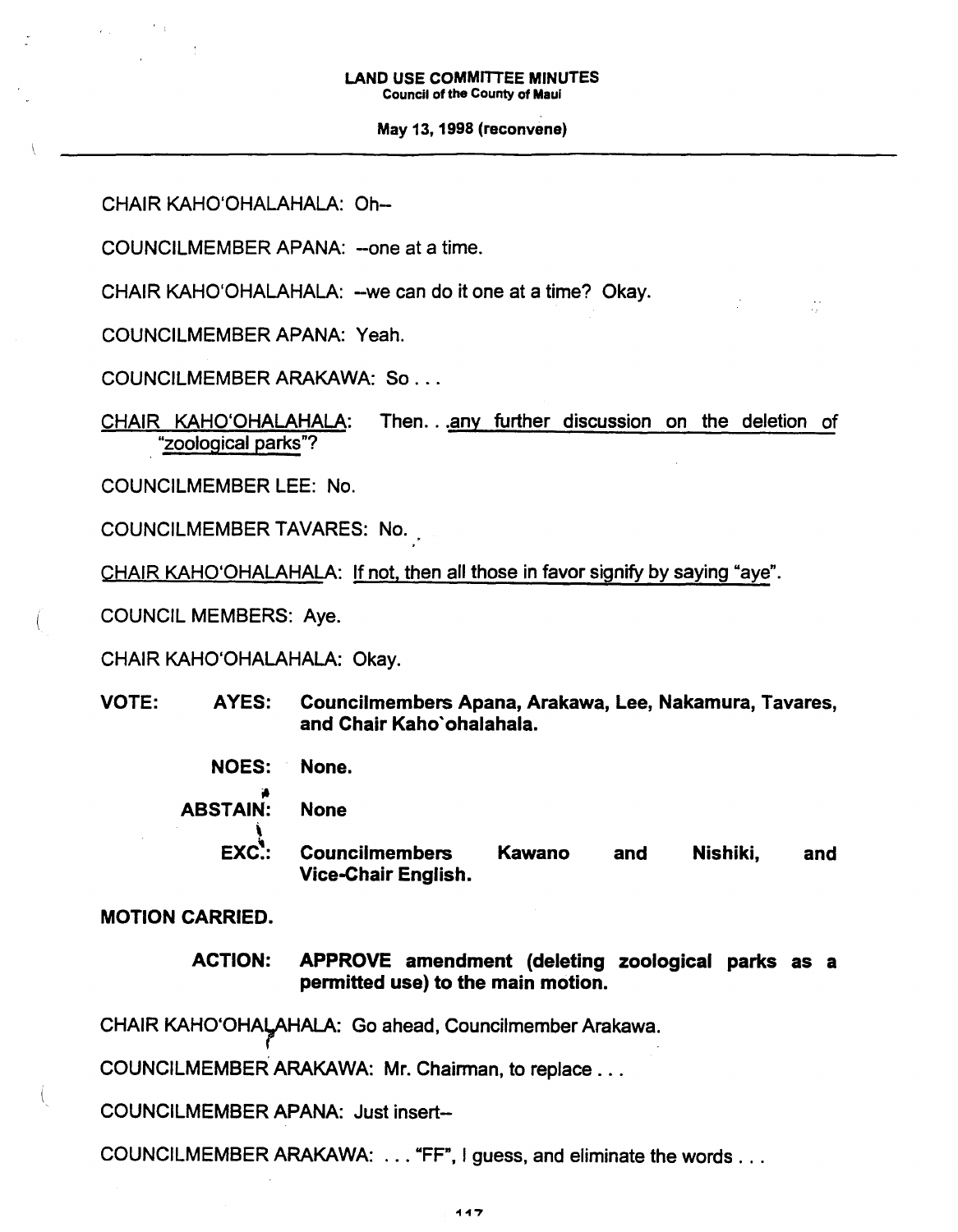#### May 13, 1998 (reconvene)

COUNCllMEMBER APANA: "FF" no longer exists...they read it into the record.

?: It does.

CHAIR KAHO'OHALAHALA: No, no, "FF" stiii~

COUNCllMEMBER ARAKAWA: Put it-

CHAIR KAHO'OHALAHALA: -exists because-

COUNCllMEMBER ARAKAWA: It still exists.

CHAIR KAHO'OHALAHALA: --there's a portion of that-

COUNCllMEMBER ARAKAWA: We haven't taken it out.

CHAIR KAHO'OHALAHALA: -that remains. So we need to create a new item-

( COUNCllMEMBER ARAKAWA: Okay.

CHAIR KAHO'OHALAHALA: -so if you would-

COUNCllMEMBER ARAKAWA: Re-

CHAIR KAHO'OHALAHALA: -- just--

MS. CAIRNS: L-

CHAIR KAHO'OHALAHALA: -- relabel it as "LL"--

COUNCllMEMBER ARAKAWA: Okay. Re, but removing..."rainforest" ...

COUNCllMEMBER TAVARES: Rainforest.

COUNCllMEMBER ARAKAWA: ... leaving the rest of it in.

COUNCILMEMBER APANA: Read it into the record.

COUNCILMEMBER ARAKAWA: Okay. It would read...exhibits and activities including, but not limited to: aviaries, and insect. . .insect. ..botanical fish. ..botanical. fish. aquaria. cultural. and environmental displays...profess...

CHAIR KAHO'OHALAHAlA: No, it's already .. .(inaudible due to interruption)-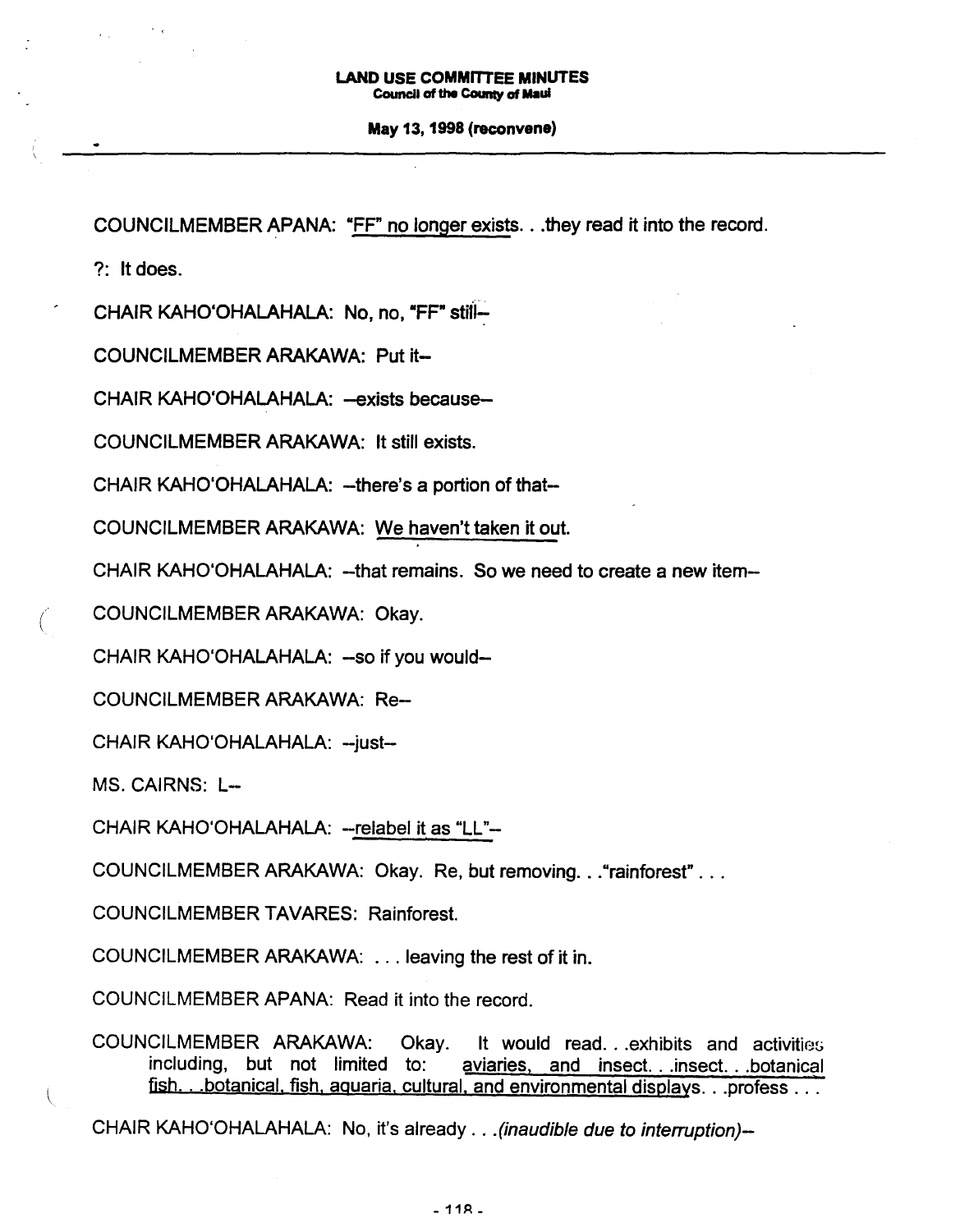May 13, 1998 (reconvene)

;~~-, .?- ...... ~. -:~i:~i:

MS. CAIRNS: No.

?: .. *.*(inaudible). ..

COUNCILMEMBER ARAKAWA: ... (inaudible)...

CHAIR KAHO'OHALAHALA: Um, just, just-

COUNCllMEMBER ARAKAWA: Adding that on.

CHAIR KAHO'OHALAHALA: - correction. . . does the "and" need to be there?

MS. CAIRNS: After "aviary" ...

CHAIR KAHO'OHALAHALA: Yes.

MS. CAIRNS: . . . "aviaries"? No. And I would suggest taking out. . . the "including, but not limited to" and just start with "aviaries" and then just put "displays and exhibits".

COUNCllMEMBER APANA: Just .. .(inaudible). ..

CHAIR KAHO'OHALAHALA: Okay.

MS. CAIRNS: .,. Because or else exhibits and activities is wide open.

COUNCllMEMBER ARAKAWA: ... Okay.

CHAIR KAHO'OHALAHALA: Okay, can you...can you say that-

MS. CAIRNS: So aviaries, insect, botanical, fish, aquaria, cultural, and environmental displays and exhibits.

COUNCllMEMBER ARAKAWA: So moved.

COUNCllMEMBER APANA: ... Second.

COUNCllMEMBER TAVARES: Second.

CHAIR KAHO'OHALAHALA: Okay. Moved and seconded that we amend the main motion by-

COUNCllMEMBER APANA: Yeah.

CHAIR KAHO'OHALAHALA: --including that language as Item "LL".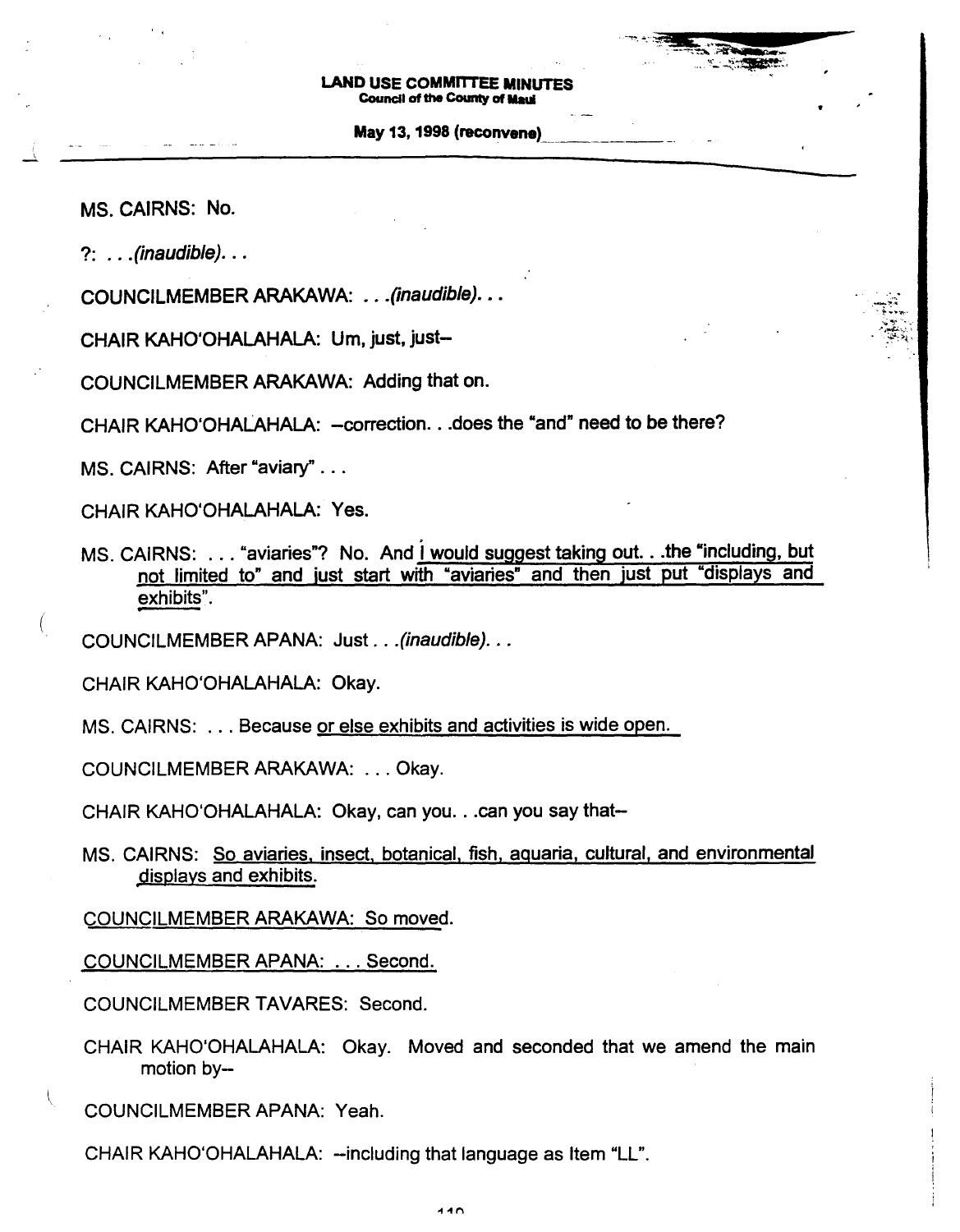#### May 13, 1998 (reconvene)

المتمام

COUNCILMEMBER APANA: Mr. Chairman?

CHAIR KAHO'OHALAHALA: Discussion on that motion?

COUNCILMEMBER APANA: Mr. Chairman, I'll be voting in favor of the motion because I believe butterflies should be free to fly.

ALL: . . . (laughter). . .

CHAIR KAHO'OHALAHALA: In a cage, you mean?

 $ALL:$   $\ldots$  (laughter).  $\ldots$ 

(

CHAIR KAHO'OHALAHALA: ... Okay, any further discussion on the amendment?

. . . If not, then, all those-

COUNCILMEMBER ARAKAWA: .. .(Iaughter). ..

CHAIR KAHO'OHALAHALA: --all those in favor signify by saying "aye".

COUNCIL MEMBERS: Aye.

CHAIR KAHO'OHALAHALA: Opposed, "nay".

- VOTE: AYES: Councilmembers Apana, Arakawa, Lee, Nakamura, Tavares, and Chair Kaho'ohalahala.
	- NOES: None.
	- ABSTAIN: None
		- EXC.: Councilmembers Kawano Vice-Chair English. and Nishiki, and

MOTION CARRIED.

## ACTION: APPROVE amendment (addition to permitted uses) to the main motion.

COUNCILMEMBER ARAKAWA: Mr. Chairman? I can't resist this comment .. .(Iaughter). .. as long as they're native.

COUNCILMEMBER APANA: .. .(laughter). ..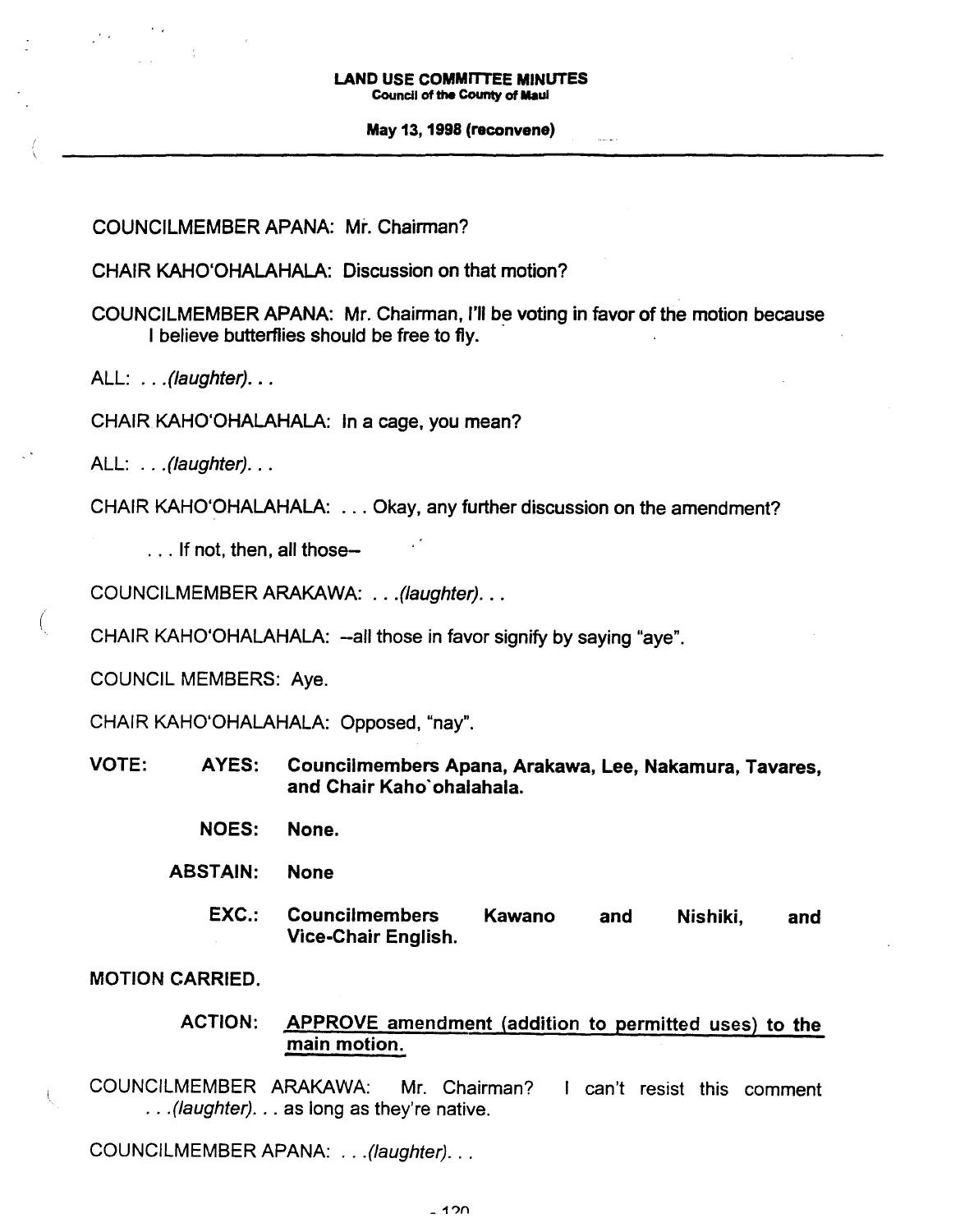May 13,1998 (reconvene)

CHAIR KAHO'OHALAHALA: ... in a cage?

COUNCILMEMBER ARAKAWA: ... As long as they're native-

CHAIR KAHO'OHALAHALA: Okay-

COUNCILMEMBER ARAKAWA: -butterflies.

CHAIR KAHO'OHALAHALA: -I would like to...propose that we, in "HH", delete the drive-ins.

COUNCILMEMBER APANA: So moved.

MR. ROWE: Uh-

COUNCILMEMBER ARAKAWA and COUNCILMEMBER TAVARES: Second.

MR. ROWE: -- when we do Wailuku--

CHAIR KAHO'OHALAHALA: Okay, moved and seconded that we-

 $MR. ROWE:$  ...(inaudible)...

CHAIR KAHO'OHALAHALA: --delete drive-ins from "HH". Discussion on that?

MR. ROWE: . . . (inaudible). . .

CHAIR KAHO'OHALAHALA: ... Okay? If not all--

MR. MUNEKIYO: Mr: Chairman? Uh...just <sup>a</sup> comment. Mr. Rowe just mentioned that in his Wailuku town...sub...theme...back in the 1950's there were drive-in types...of activities. And...that was the intent of that particular...use being specified.

COUNCILMEMBER APANA: ...(inaudible). ..

?: Yeah.

MR. MUNEKIYO: Yeah.

COUNCILMEMBER APANA: ...(inaudible). .. cars in-

MS. CAIRNS: Uh-

 $\mathcal{L}$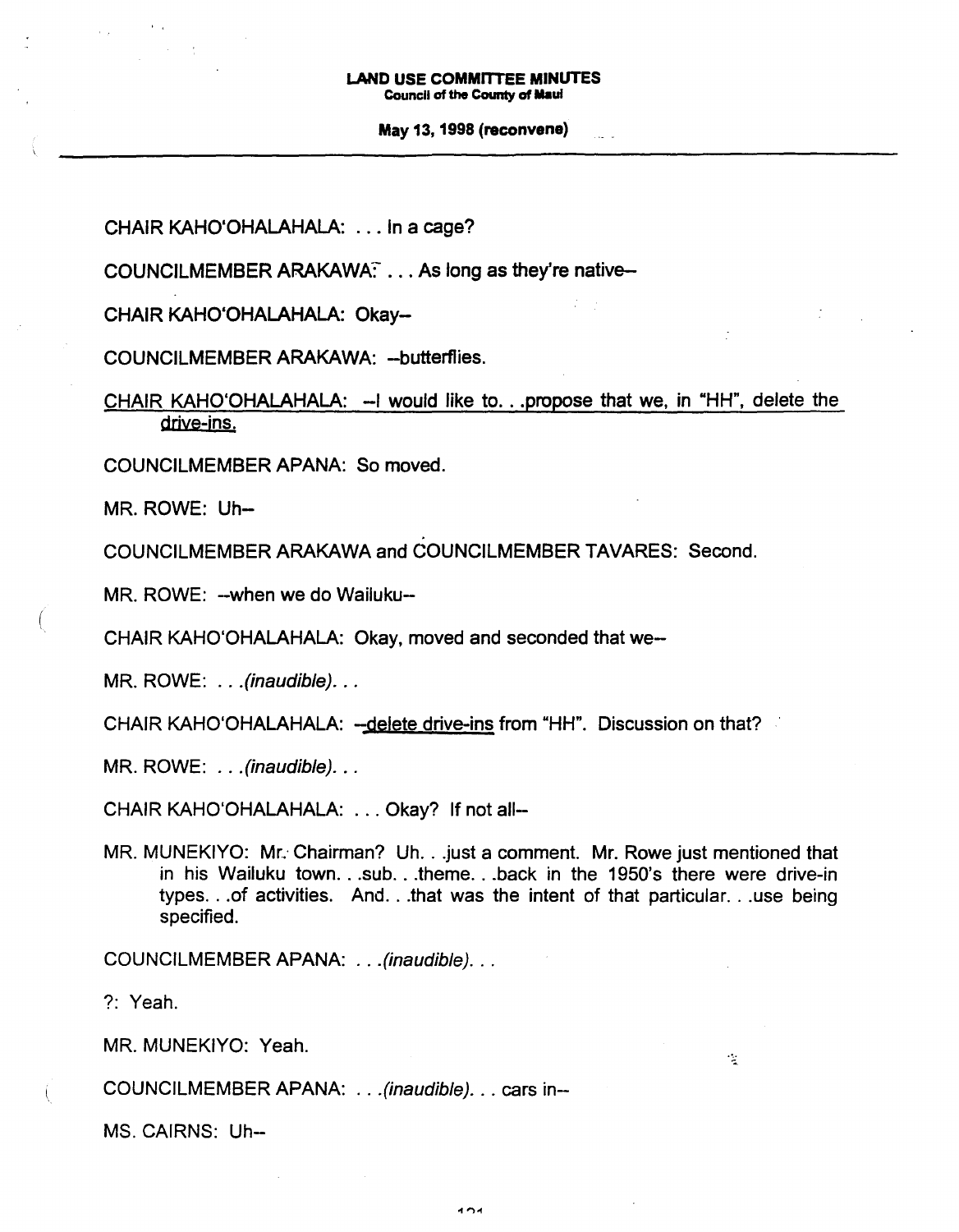|                      |      | For: Corporation Counsel<br>0F<br>VANCE NO. 2671<br>Ef <sub>isctive</sub> Date: June 22, 1998 |
|----------------------|------|-----------------------------------------------------------------------------------------------|
|                      |      | <b>CONTRACTOR</b>                                                                             |
| <b>ORDINANCE NO.</b> | 2671 | EST CONSIGNORES                                                                               |
|                      |      | ∼                                                                                             |

BILL NO. 42 (1998)

## . A BILL FOR AN ORDINANCE AMENDING TITLE 19 OF THE MAUl COUNTY CODE TO ESTABLISH STANDARDS FOR PROJECT DISTRICT 2 OF THE KIHEI-MAKENA COMMUNITY PLAN REGION FOR PROPERTY SITUATED AT PULEHUNUI, KIHEI, MAUl, HAWAI'I

## BE IT ORDAINED BY THE PEOPLE OF THE COUNTY OF MAUl:

SECTION 1. Title 19 of the Maui County Code is hereby amended by adding a

• new chapter to be designated and to read as follows:

"Chapter 19.89

### KIHEI-MAKENA PROJECT DISTRICT 2 (KIHEI GATEWAY PARK PROJECT)

Sections:

(

19.89.010 19.89.020 19.89.030 Purpose and intent PD-Kl2. General standards of development

19.89.010 Purpose and intent A. The purpose and intent of Kihei-Makena project district 2 at Pulehunui, Kihei, Maui, Hawaii, formerly known as the "Kihei Gateway Project", but now known and hereinafter referred to in this chapter as the "Kihei Gateway Park Project", is to establish permissible land uses and appropriate standards of development for a low-density, environmentally sensitive, and family-oriented theme park emphasizing Maui's varied cultural heritage, and for unrelated, subordinate commercial uses. .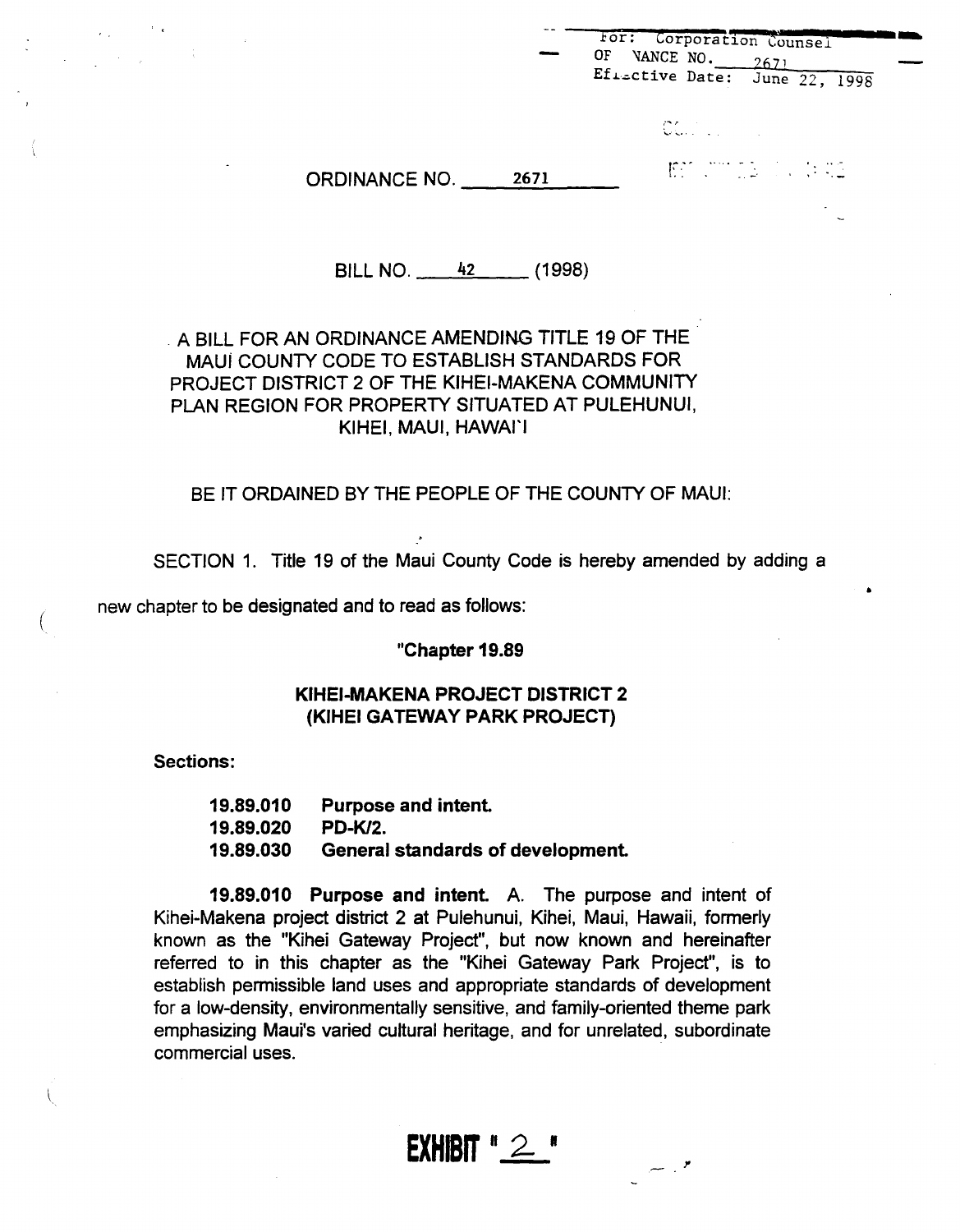B. follows: \_ The objectives of the Kihei Gateway Park Project are as

1. To provide a stimulating, entertaining and educational experience to residents of and visitors to Maui about Maui's varied cultural heritage;

2. To increase the employment opportunities for the residents of Maui; and

3. To operate a first-class theme park, with facilities, events, products and services responsive to customer demands.

C. This chapter shall apply to the area designated as project district 2 in the Kihei-Makena community plan, but excluding the O.797-acre portion occupied by Suda Store situated in the southwest comer of project district 2. The Kihei Gateway Park Project shall consist of a single use district and shall include theme-related recreational, entertainment and educational facilities, landscaping, parking, drainageways and waterways intermixed and integrated with commercial facilities.

19.89.020 PD-K/2. A. Permitted uses.

1. The following principal uses shall be permitted, provided they are theme-related or support park operations and activities:

a. Amphitheaters,

b. Amusement parks and theme-related retail uses and activities,

c. Antique shops,

d. Apparel and shoe stores,

e. Aviaries, insect, botanical, fish, aquaria, and environmental displays and exhibits,

- f. Art galleries,
- g. Auditoriums and theaters,
- .h. Bakery goods stores,
- i. Book, stationery and gift stores,
- j. Botanical gardens,
- k. Candy stores,
- I. Classrooms,
- m. Cultural exhibits and activities,

n. Day care centers and nurseries for park employees and visitors,

- o. Delicatessen stores,
- p. Drug stores,
- q. Ice cream and snack counters,

r. Jewelry stores, craft, furniture and fine art shops,

- Miniature golf courses, s.
	- Museums,

1.

-2-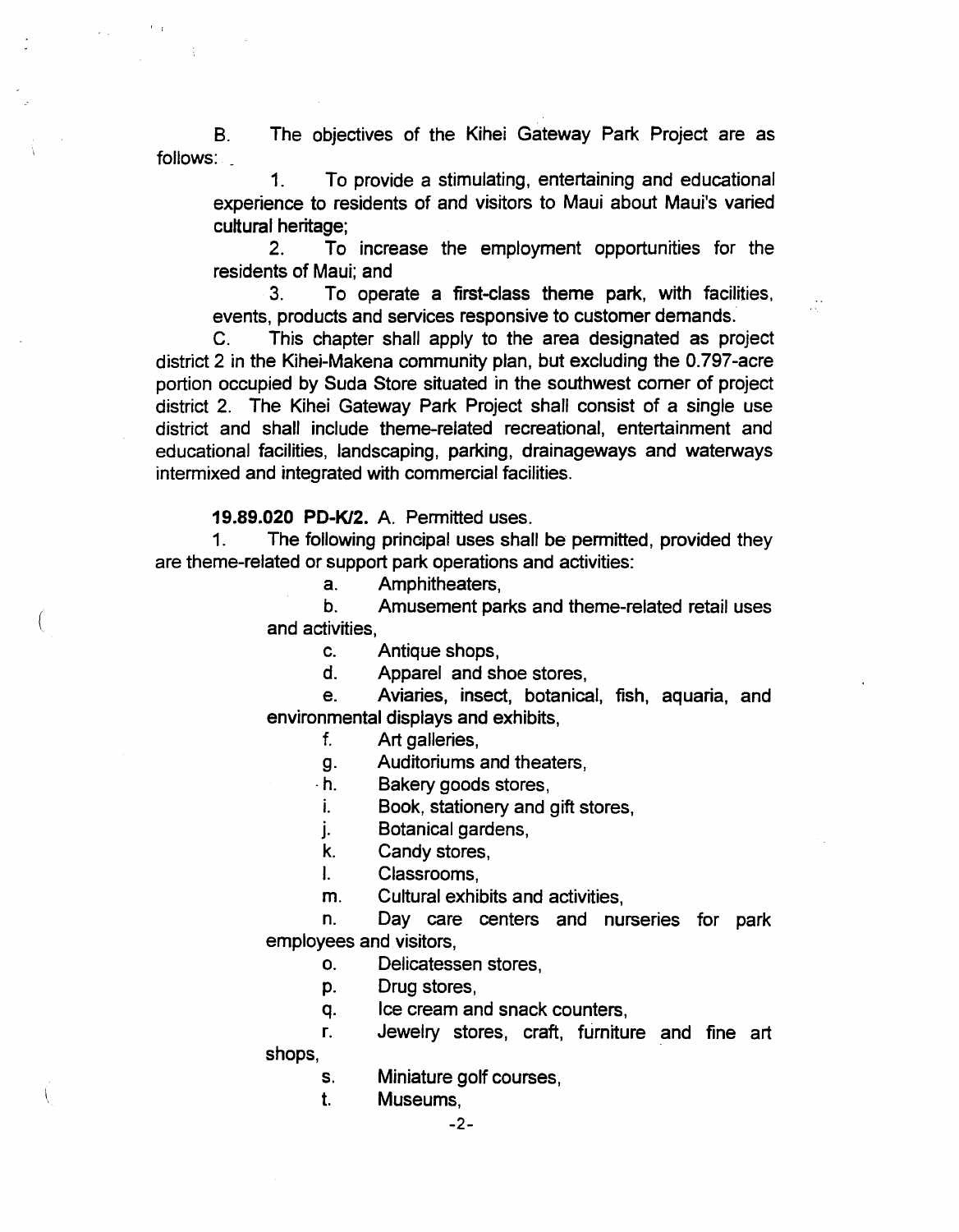u. News and magazine stands,

v. Parking areas and structures,

w. Photo studios,

x. Picnicking areas,

y. Restaurants, cafes, micro-breweries or bars,

z. Utility and drainage structures and improvements, and

aa. Wedding facilities.

2. The following principal uses shall be permitted:

a. Business offices and agencies,

b. Charity relief organizations,

c. Commercial retail establishments,

d. Professional and financial buildings,

e. Religious, benevolent, and philanthropic societies, and

f. Restaurants, cafes, micro-breweries or bars, and catering establishments.

3. Accessory uses: uses that are incidental and customarily related to the'principal uses including, without limitation, maintenance and storage facilities for any of the principal uses.

B. Special uses: uses that are deemed to be compatible, similar and beneficial to the principal uses in the district, which shall be permitted upon approval by the commission.

C. Development requirements for the district shall be:

(

1. Minimum lot size: ten thousand square feet;

2. Maximum building height: forty-five (45) feet, provided, however, artificial landscaping features, observation platforms, water-feature structures and artificial mountains shall not exceed fifty (50) feet in height;

3. Maximum floor area: fifty percent, including artificial mountains, provided that:

a. at least two-thirds of this area shall be limited to the following theme-related recreational, entertainment and educational uses as provided in subsection 19.89.020.A.1 herein: amphitheaters, amusement parks, aviaries and similar exhibits, auditoriums and theaters, botanical gardens, classrooms, cultural exhibits and activities, day care centers and nurseries, miniature golf courses, museums, picnicking areas and wedding facilities; and

b. not more than one-third of this area shall be used for theme-related commercial retail and food establishment uses as provided in subsection 19.89.020.A.1 herein and for the uses as provided in subsection 19.89.020.A.2 herein;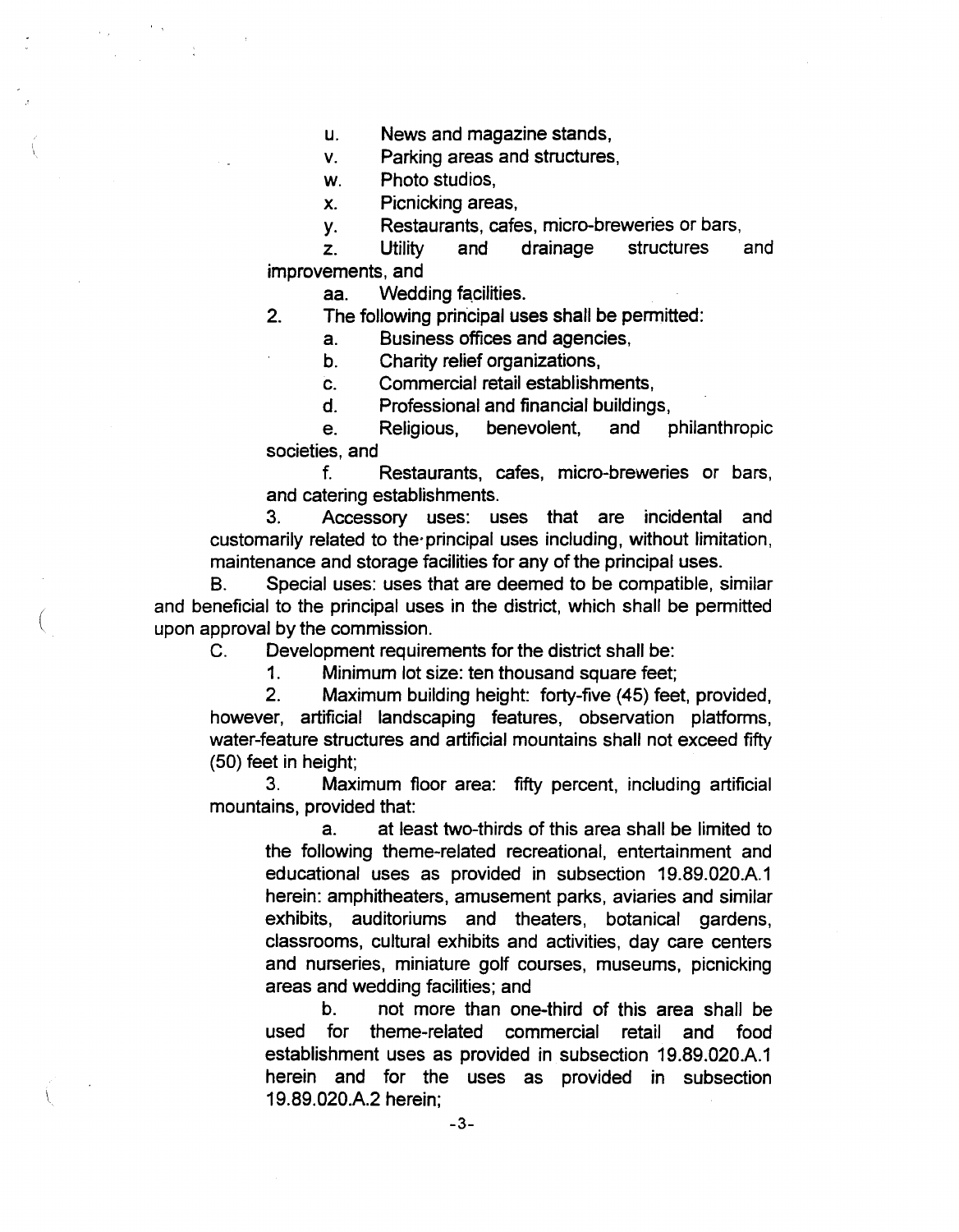4. Minimum building setback: ten feet; and

\_ 5. Minimum landscaping requirement: not less than forty percent of the total lot area of the Kihei Gateway Park Project shall consist of natural and artificial landscape features, drainageways, waterways, roadways and parking.

19.89.030 General standards of development. Any tract of land or project site within the Kihei Gateway Park Project for which development is sought shall be subject to conditions imposed by the Maui county departments of planning, public works and waste management, and water supply, and by the State of Hawai'i departments of health, transportation, and land and natural resources, pursuant to any statute, ordinance, rule or regulation, and shall be further subject to the following standards:

A. Design.

1. Each building or structure shall be designed to conform to the intent of the Kihei Gateway Park Project; and

2. Any amphitheater shall be configured to minimize the acoustical impacts to adjacent residential areas located along Uwapo Road and South Kihei Road.

B. Landscaping.

(

1. Comprehensive planting of all common and public areas shall be provided;

2. A ten-foot landscape buffer shall be established along Piilani Highway, Mokulele Highway, South Kihei Road and Uwapo Road;

3. Landscaping shall be considered an integral element of the Kihei Gateway Park Project, and shall be utilized for visual screening, shade, definition and environmental control;

4. Environmentally-sound soil preparation, landscape planting, irrigation and landscape maintenance techniques shall be used;

5. Energy and water conservation and recycling techniques shall be used;

6. Waiakoa Stream shall remain in its natural state; however, if improvements are made to Waiakoa Stream, such improvements shall maintain an environmentally sensitive design, such as a grass-lined channel and not a concrete-lined channel, and shall facilitate, to the extent practicable, use as a multi-trail system; and

7. The visual and aesthetic impact of landscaping at the intersection of Piilani Highway and Mokulele Highway, as the gateway into the Kihei-Makena community plan region, shall be considered in the design of the Kihei Gateway Park Project.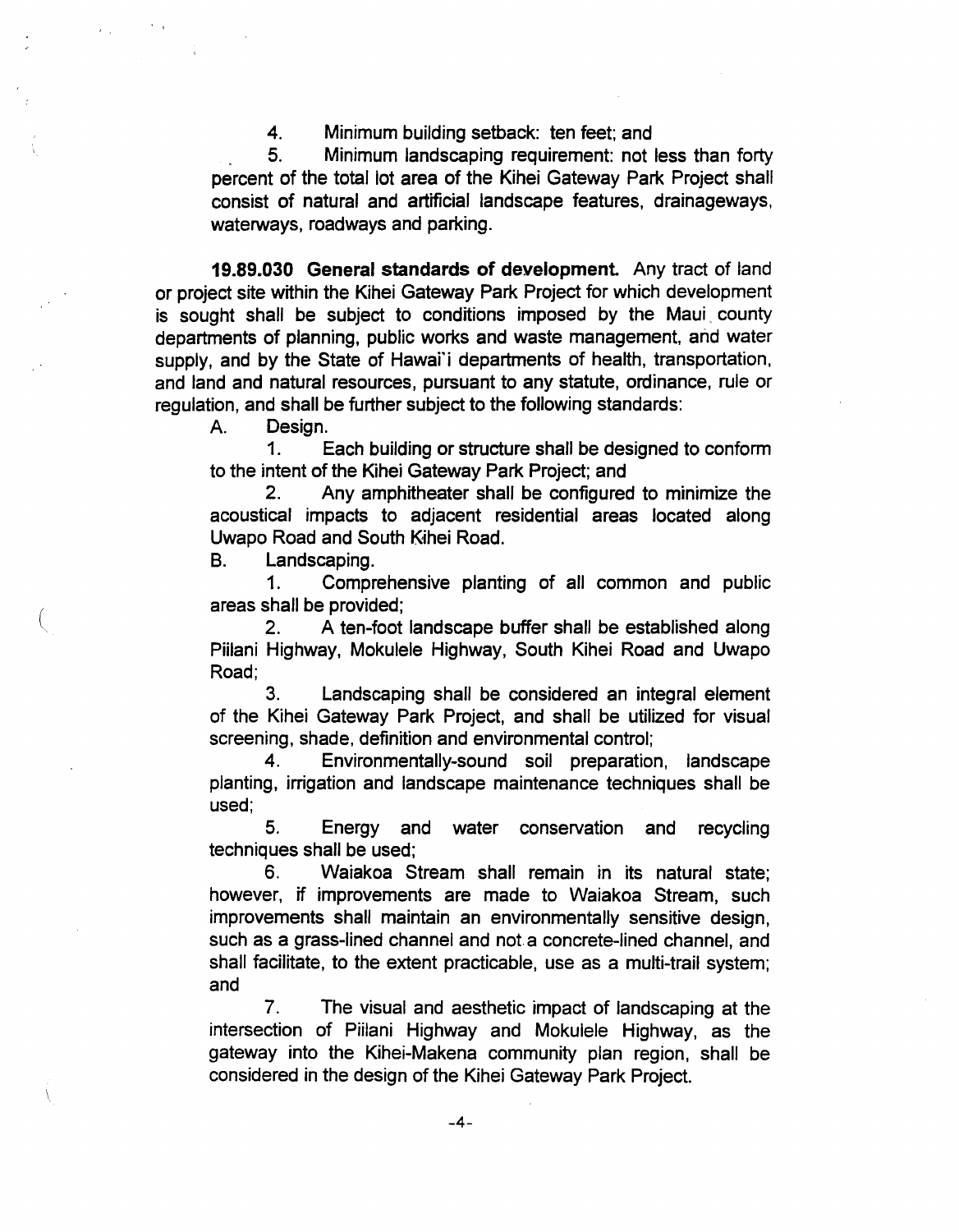C. Signage. A comprehensive signage program shall be established and shall include, without limitation, the types, number, area, format, conceptual design, color scheme, building materials, lighting and installation of all signs in the Kihei Gateway Park Project.

D. Lighting. Lighting shall be designed and installed in a manner that does not adversely affect the surrounding area. Exterior lighting shall be properly shielded and directed away from existing residential areas. A comprehensive lighting plan shall be established for the Kihei Gateway Park Project.

E. Fences and walls. A comprehensive program shall be established for any fences and walls proposed along the perimeter of the Kihei Gateway Park Project, and shall include, without limitation, the types, dimensions, format, conceptual design, color, building materials, and installation of any such proposed fences and walls."

SECTION 2. This ordinance shall take effect upon its approval.

APPROVED AS TO FORM AND LEGALITY:

**KELLY A. CAIRNS** 

(

Deputy Corporation Counsel County of Maui

lu:misc: 19bifl04:mnc